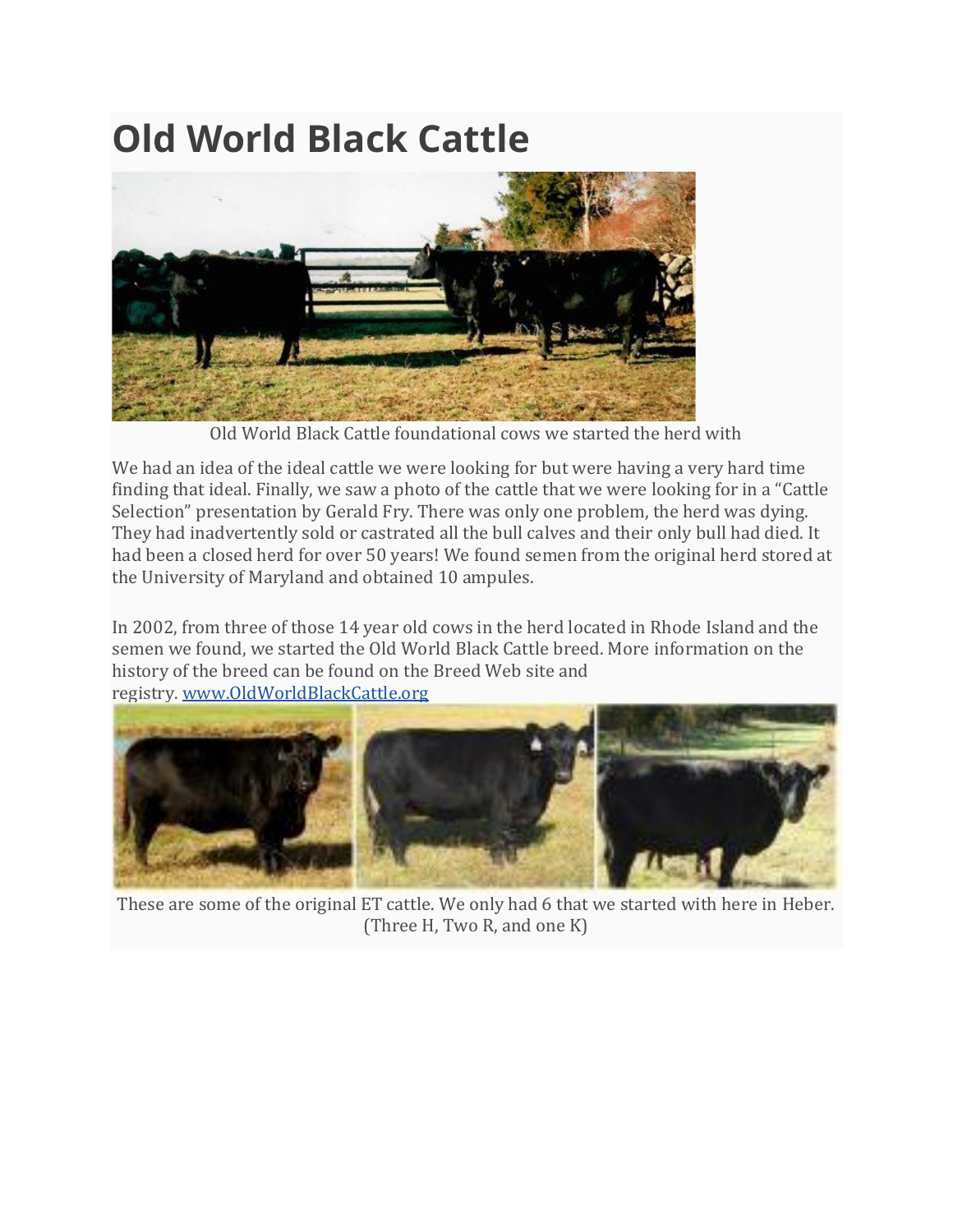

Old World Black Cattle original ET cattle

Our cattle do not require all of the inputs that most of the current breeds require. They really do grow off exceptionally well on just quality grass and hay. Our tests have demonstrated 2.5 to 3 lbs. per day weight gain from birth to 1 year with no inputs. Our bulls are an excellent way for the commercial cattle farmer to decrease costs and put more money in the bank. We have sold our bulls over the past several years to producers in many states with excellent results. Our bulls are some of the best at ease of calving and fleshing out the calves. Their heifers are ones you will want to put back in your herd.



Old World Black Cows and Calves (rainy day)

Check out our bulls for sale if you want to have more money in your pocket at the end of the day.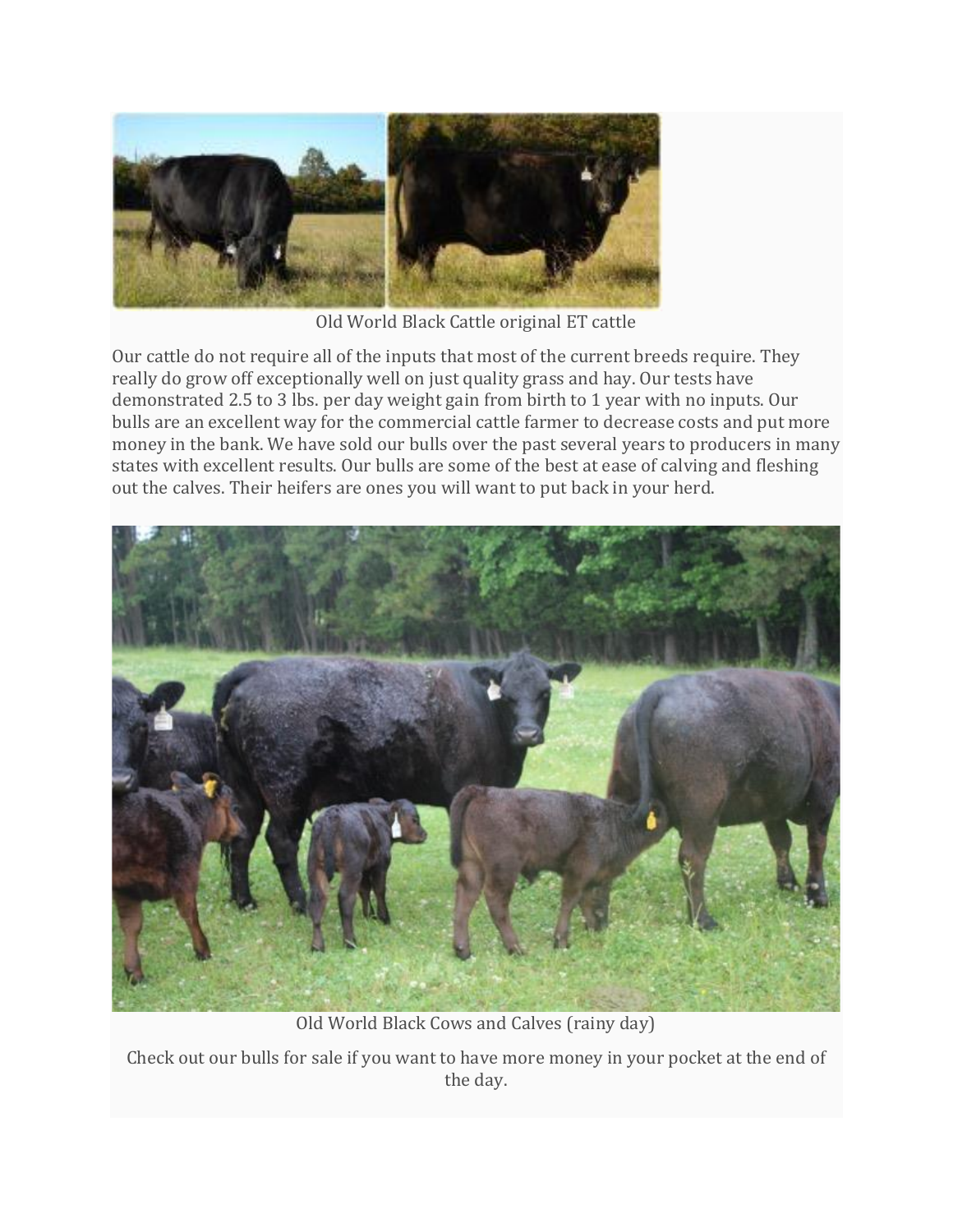## **Old World Black Bulls, breeding age currently available contact [Rob](https://wilsonranch.net/contact/) [Wilson](https://wilsonranch.net/contact/) for more information.**



Lt: Hermon @ 12 months and Rt: Hermon @ 10 years

Hermon is the result a special planned breeding program.

Hermon is 90% free of any heterosis effect. When bred to commercial cows you would get the highest amount of accelerated growth because of concentration of paternal genetics in his genetic makeup.



Lodge is the father of Hermon's mother and father. Hermon's father is a full brother to his mother (brother sister mating). Therefore, Hermon is heavy on the paternal side just as his grandfather, Lodge, was..

The herd Hermon evolved from averages around 70% carcass yield. The average in America is 58%. This kind of carcass yield will be very profitable for the direct marketer. Hermon will also downsize your large framed cows.

Take a look at Hermons DNA tenderness score -0.34. The greater the minus – the more tender the meat.

If you like lower in-put higher yield, this Old World Black bull is for you.

Reproductively, Hermon possesses semen in the 90% live range with no more than 10% total abnormal.

The semen concentration of Hermon is in the billions. By James Drason's standards, he is an optimal breeding bull.

Hermon will advance your herd to a new level in all categories. You don't have to be a